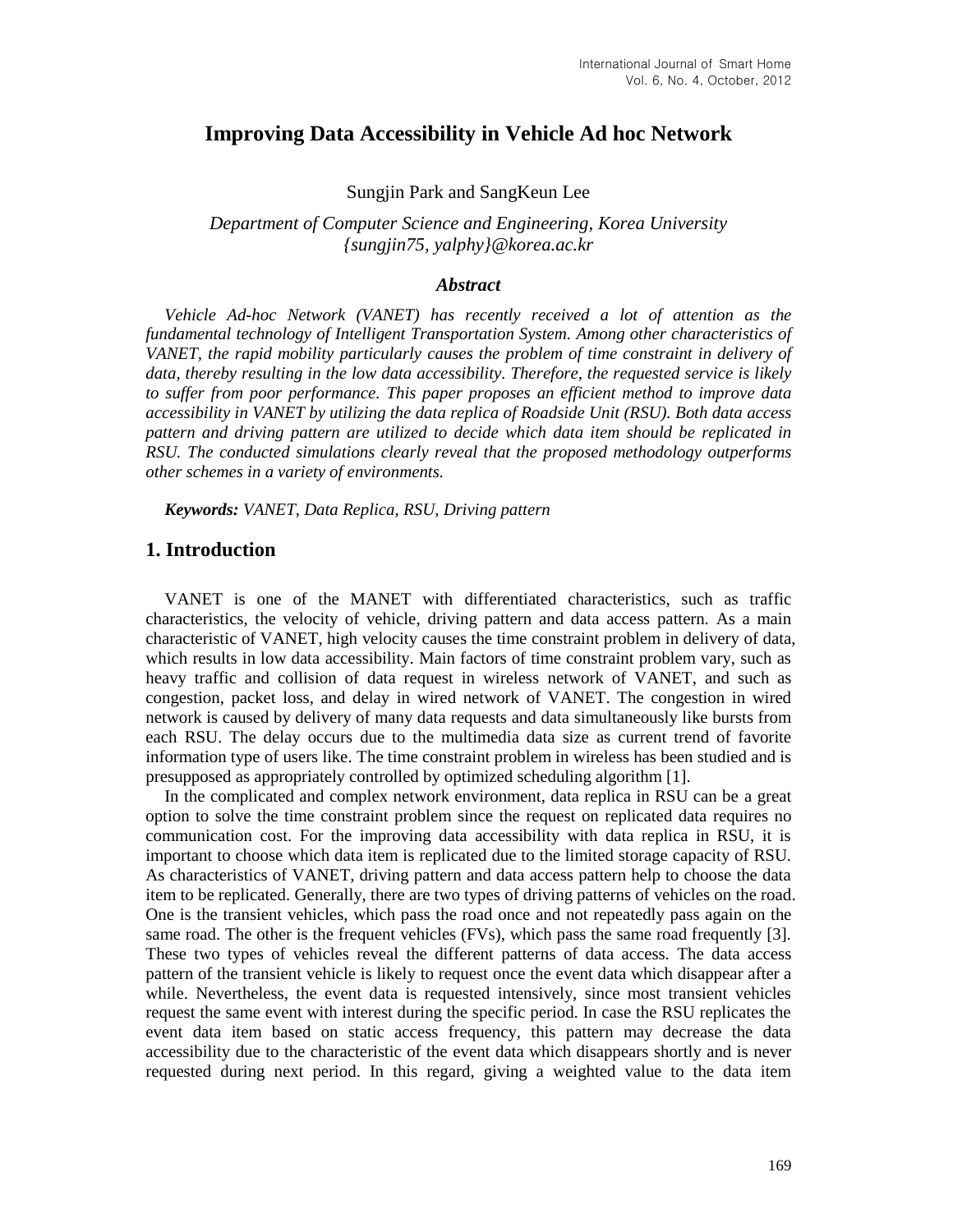requested by FVs for selection of data item can produce good performance. Therefore, this paper proposes the algorithm to select the data item to be replicated based on data access pattern according to driving pattern.

To the best of our knowledge, in VANET environment this is the first paper to utilize the data replica in RSU for solving time constraint problem and to consider the data access pattern according to driving pattern for selection of data item to be replicated.

## **2. Related Work**

The research on solving the time constraint issue for data access while vehicles are passing by RSU has rarely been studied. Zhang, et. al., [1] proposed scheduling algorithms for RSU that takes the problem of time constraint in VANET into account. However, they assume that all data are already stored in RSU, and they do not consider the status of wired network communication among connected RSUs at all.

In order to overcome the assumption and to solve the time constraint problem, we consider the data replica technique taking account of the status of wired network communication among RSUs. Data replica techniques have been extensively studied in [2]. It proposed SAF (Static Access Frequency) as a data replica technique to improve data accessibility based on the observation that mobility of nodes can lead poor data accessibility in MANET environment. SAF only takes data request frequency into account when choosing data item to be replicated. That is, the data item requested frequently is stored in the node which receives the request of query. It is the way to implement data replica at low cost and lower network load. However, this method does not consider the characteristics of VANET, such as high velocity, driving pattern and data access pattern.



**Figure 1. Data Access Model in V2I Communication**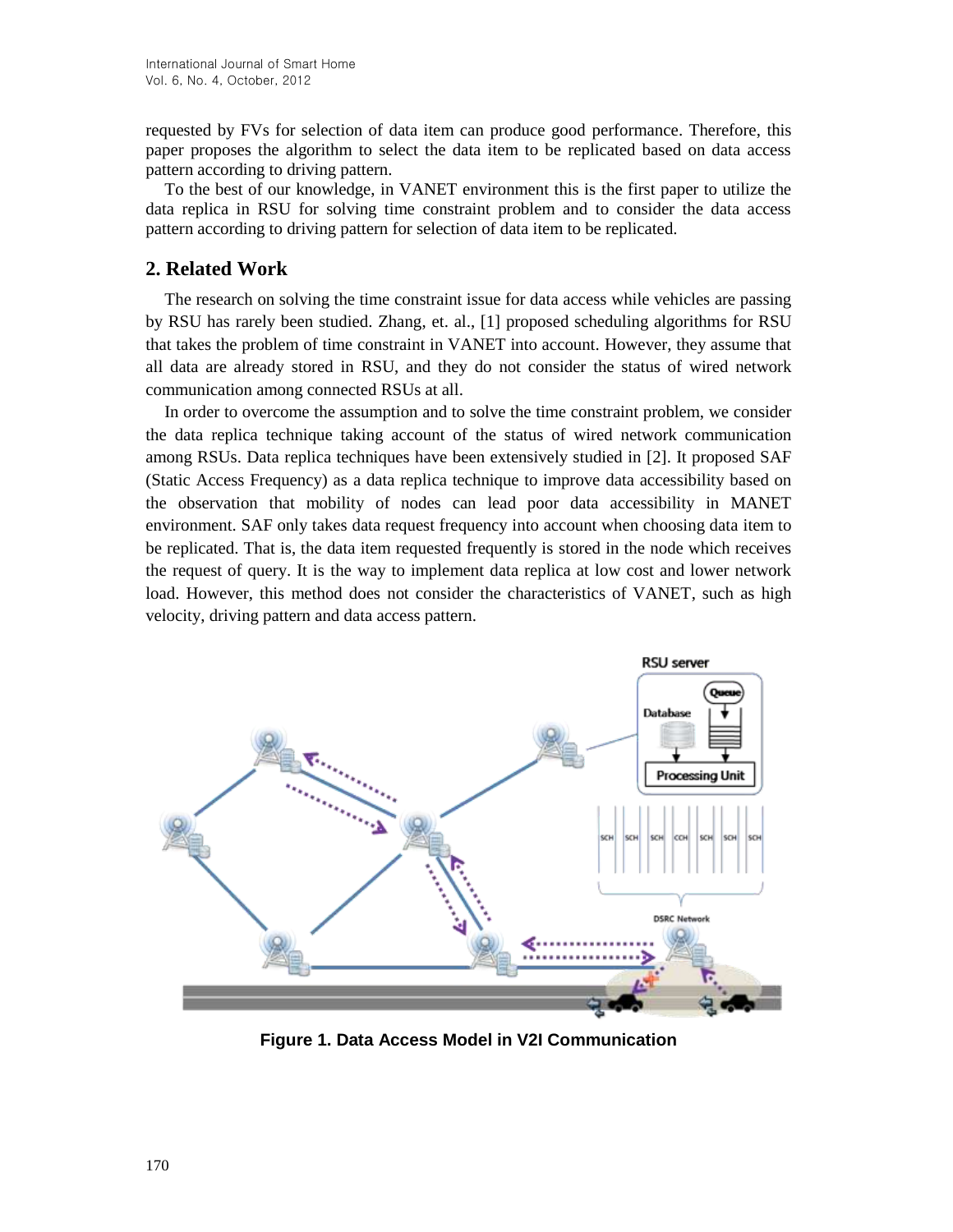## **3. Modeling VANET Environment**

In this paper, we research the roadside to vehicle communication based on Dedicated Short Range Communication (DSRC) compatible with IEEE 802.11p which is regarded as a fundamental technology of wireless communication standard in VANET, as shown in Figure 1. The wired network among RSUs can be high speed network than the wireless network. Wired network might have bottlenecks due to a few of lines with lower bandwidth than other lines. We make assumptions as following, similar to those in [2].

- RSUs: The set of all RSUs is denoted by  $R = \{r_1, r_2, ..., r_m\}$ , which *m* is the total number of RSUs. Each RSU has memory space of data replica as a storage server except the space for original data which the RSU owns. However, the memory space of RSU is limited with capacity of replica amount due to deployment with low cost and low management.
- Data items: The set of all data items is denoted by  $D = \{d_1, d_2, ..., d_m\}$ . We assume that each data item is owned by a particular RSU as the original data, so that the total number of data items is same with the total number of RSUs. The data items are not updated for the sake of simplicity, that is, we do not concern data consistency [2].
- Vehicles: The set of all vehicles is denoted by  $V = \{v_1, v_2, ..., v_n\}$ , which *n* is the total number of vehicles. We assign an additional identifier to frequent vehicles. The set of those vehicles is denoted by  $FV = \{fv_1, fv_2, ..., fv_{z}\}\$ , which  $FV \subset V$  and z is the total number of frequent vehicles. Each vehicle  $v_k$  has its own data access frequency to a data item  $d_i \in D$ .

# **4. Data Replica Allocation Algorithm in RSU**

The replicated data enables the RSU to send the requested data immediately to the vehicle without communication with other RSUs which owns the original data. Even though the RSUs are connected with wired line, possibly it takes some time which results in low data accessibility due to congestion, delay, packet loss. It is important to choose which data item is replicated in RSU due to the limited storage capacity. As for the choice of data replica, driving pattern and data access pattern need necessarily to be taken into account.

### **4.1. Driving and Data Access Pattern**

H. Dia [3] says that there are two different types of driving patterns such as vehicles to change route frequently and vehicles to change route rarely. According to the survey, 65% of drivers in Brisbane change the route less than 3 times per month. If the route is satisfied with the driver based on the preference, then the same route is likely to be repeated on the following driving, which forms driving pattern. With the above driving pattern, there are two types of vehicles on the road; the transient vehicles which rarely pass by due to frequent route change, the frequent vehicles (FVs) which pass by frequently on the road.

As for the data access pattern, the transient vehicles are likely to request queries related to a specific event with interest at the specific time upon passing by, such as wholesale advertisement on the road. Hence it shows the pattern which the specific event data are requested intensively within a period due to the characteristics of transient vehicles. However, the event data is likely to disappear and take place new event data after the period, and then the transient vehicles request queries the new event data with interest. Meanwhile FVs require same data continuously for their need, for examples, traffic information along the road, road condition information and fuel info which periodically change. Therefore FVs show the pattern to request queries for same data periodically.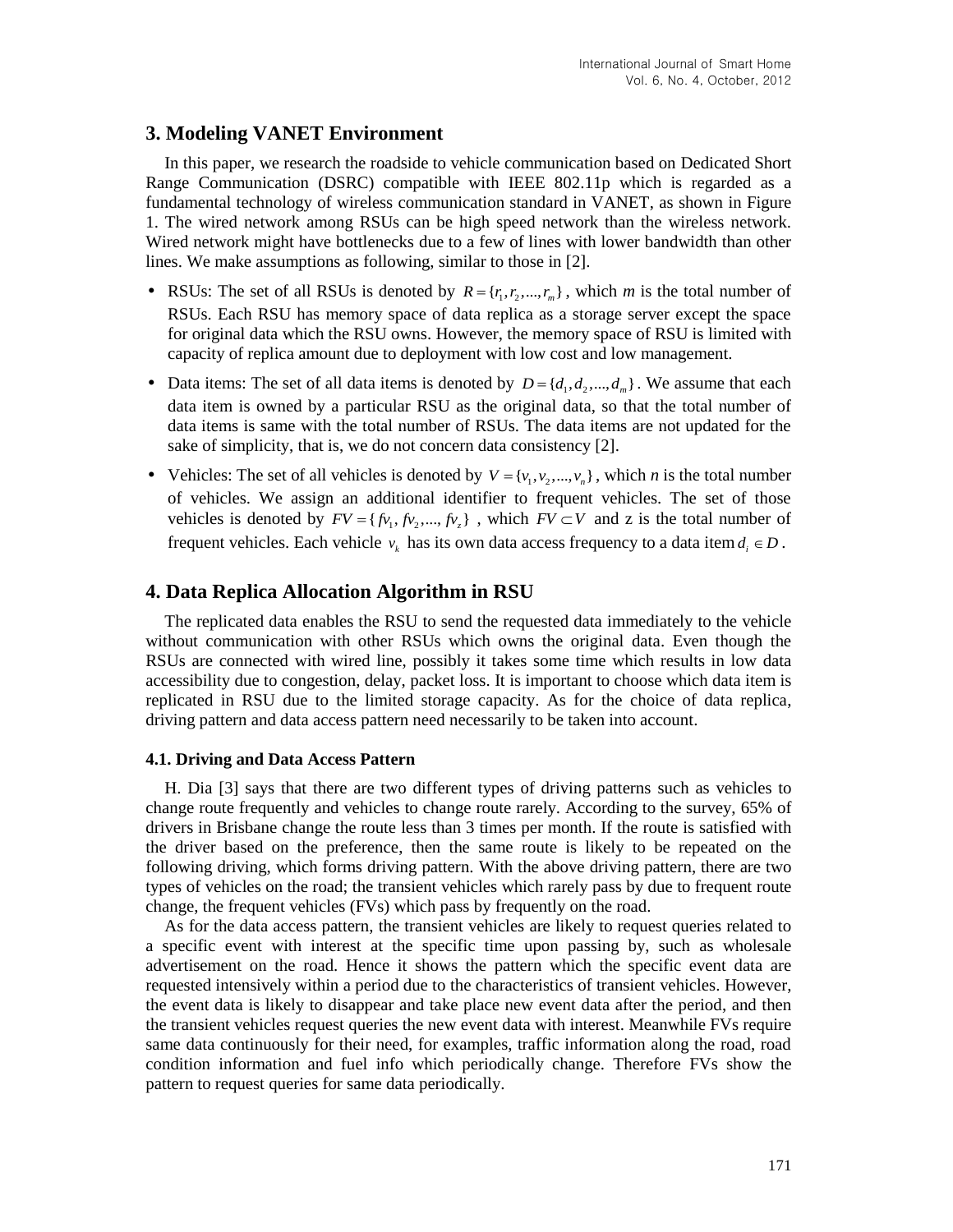#### **4.2. Replica Allocation Methods**

The transient vehicles request the event data intensively during specific period, so that the RSU stores the event data item based on estimation of data access pattern with previous period, in order to prepare the data request to arrive during the next period. However, it is useless if the event data disappears in the next period and has been never requested. In order to prevent this occasion, we propose the method to give a weighted value to the data item which FVs request in addition to data access frequency. This method is likely to increase cache hits so that we expect that the data accessibility is improved.

In order to choose data items to be replicated in RSU, we propose to calculate a replica value on each data item, which is defined as  $RV(d_i)$ . We rank the data items according to their replica values and select top *k* data items to be replicated. There are two approaches to compute replica values. One approach is Static Access Frequency (SAF) approach, which is

For example, the application of the approach is that process. The question is equivalent to the function 
$$
P
$$
 is the function  $P$  with the function  $P$  is the function  $P$  with the function  $P$  with the function  $P$  with the function  $P$  with the function  $P$  with the function  $P$  with the function  $P$  with the function  $P$  with the function  $P$  with the function  $P$  with the function  $P$  with the function  $P$  with the function  $P$  with the function  $P$  with the function  $P$  with the function  $P$  with the function  $P$  with the function  $P$  with the function  $P$  with the function  $P$  with the function  $P$  with the function  $P$  with the function  $P$  with the function  $P$  with the function  $P$  with the function  $P$  with the function  $P$  with the function  $P$  with the function  $P$  with the function  $P$  with the function  $P$  with the function  $P$  with the function  $P$  with the function  $P$  with the function  $P$  with the function  $P$  with the function  $P$  with the function  $P$  with the function  $P$  with the function  $P$  with the function  $P$  with the function  $P$  with the function  $P$  with the function  $P$  with the function  $P$  with the function  $P$  with the function  $P$  with the function  $P$  with the function  $P$  with the function  $P$  with the function  $P$  with the function  $P$  with the function  $P$  with the function  $P$  with the function  $$ 

where  $DF(v_k, d_i)$  means the access frequency of vehicle  $v_k$  to data item  $d_i$ . The other approach is Frequent Vehicle Data Access Pattern (FVDAP) approach, which is our proposed method,  $D F(v_k, d_i)$  means the access frequency of vehicle  $v_k$  to data item  $d_i$ . The other applient Vehicle Data Access Pattern (FVDAP) approach, which is our proposed me replica value of this approach is calculated as follows;<br>means the access frequency of vehicle  $v_k$  to data item  $d_i$ . The other approach<br>cle Data Access Pattern (FVDAP) approach, which is our proposed method,<br>alue of this approach is calculated as follows;<br> $= FVDAP(d_i) = \sum_{v_k \in V} DF$ 

and the replica value of this approach is calculated as follows;  
\n
$$
RV(d_i) = FVDAP(d_i) = \sum_{v_k \in V} DF(v_k, d_i) + \sum_{f v_k \in FV} DF(fv_k, d_i) \times \sqrt[3]{TF(fv_k)}
$$
\n(2)

where  $DF(fv_k, d_i)$  means the access frequency of frequent vehicle  $fv_k$  to data item  $d_i$ , and  $TF(\hat{p}_k)$  is the total access frequency of frequent vehicle  $\hat{p}_k$ . The coefficient multiplying the frequency on the requested  $d_i$  from  $f_{v_k}$  give an influence on increasing the value of  $FVDAP(d_i)$  than the value of  $SAF(d_i)$ , even though the number of data access frequency on the data item is low. It results in making an effect on increasing probability to be higher ranking to the data item of  $FVDAP(d_i)$  for data replica in RSU. With the heuristic approach,  $\sqrt[3]{TF(fv_k)}$  is inferred as the coefficient in FVDAP approach.

#### **4.3. RSU Operation**

As for the data replica, RSU calculates  $RV(d_i)$  to each data item respectively. According ranking based on value of  $RV(d_i)$ , RSU stores the data items with considering the capacity of storage. Upon receiving the data request, the RSU put the request into the queue and handle the queue in FIFO (First In First Out) way. The RSU deals each received data request in parallel. This results in minimizing of process time in RSU. With the request in queue, the RSU checks replicated data. If the match exists, then the RSU sends the requested data to the vehicle. Otherwise, the RSU forwards the data request to the target RSU owning the original data. The target RSU sends the requested data to the sender RSU.

### **5. Performance Evaluation**

#### **5.1. Simulation Environment**

We developed an ns-3 [4] based simulator based on ns-3 [4] using VANET highway project [5] to evaluate the proposed data replica method. The simulation is based on 1500m \*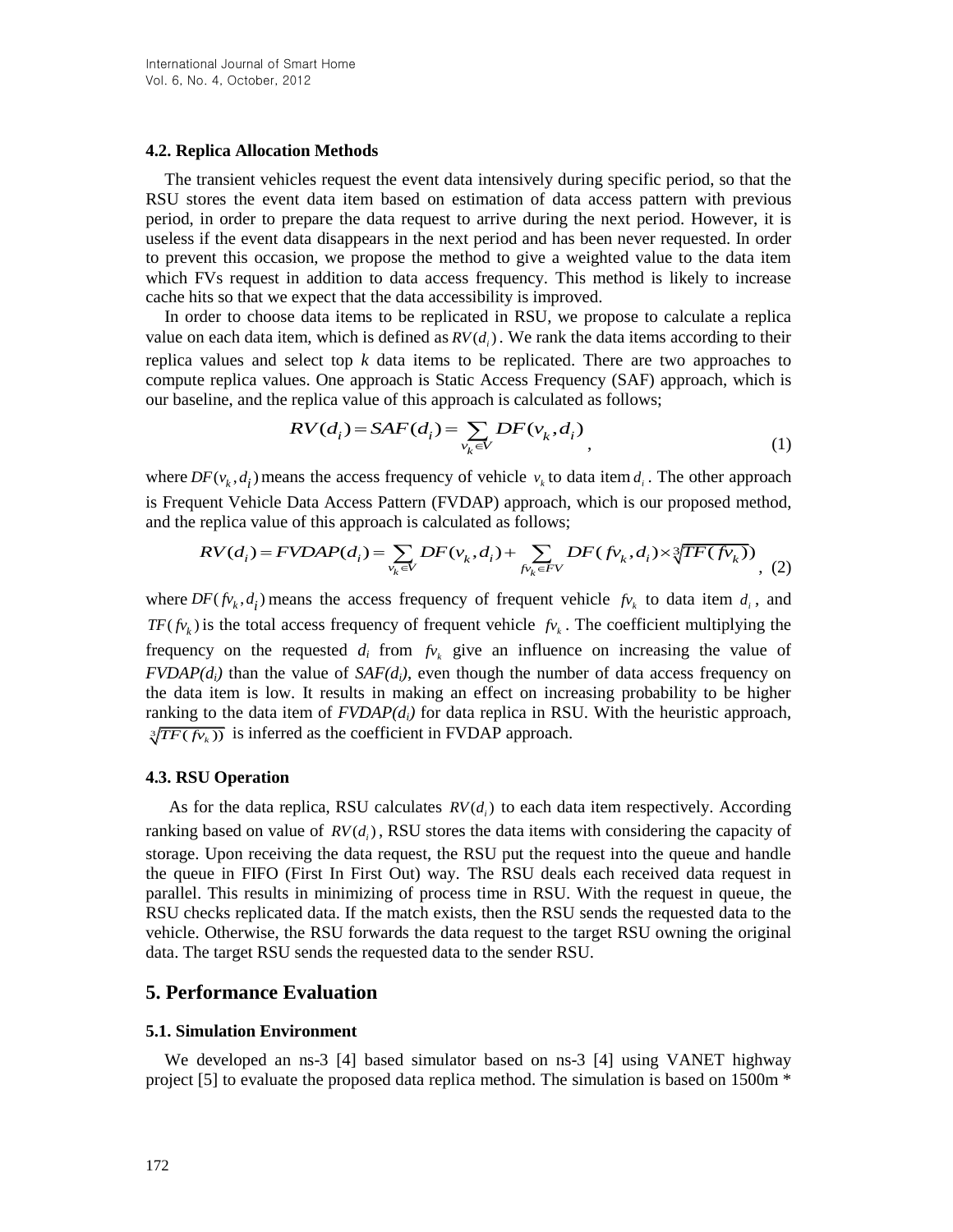1200m square street scenario. Every 300 meter has intersection of horizontal and vertical road, where each one way road has four lanes. RSUs are placed on the intersection. This simulation forces the vehicles to use only one road, because it is enough for vehicle to request data to one RSU. Other RSUs are aimed at providing the original data. It is designed for 400 vehicles to pass by the specific RSU. All vehicles with predefined velocity drive without collision among vehicles. In order to control the ratio of FVs on the road, some vehicles are generated with same ID and passed by the RSU repeatedly within the number of  $5 \sim 20$ . The whole repetition of vehicles with same ID is adjusted according to the ratio of FVs on the road.

Our VANET model has 20 RSUs with their original data item. It is designed for vehicles to request the data once when passing by the RSU. The data access pattern of the transient vehicles follows uniform distribution among 20 data items to be requested randomly. Two event data are respectively requested with 20% probability when the transient vehicles pass. The data access frequency of FVs corresponds to the ratio of FVs on the road. For example, if the ratio of FVs on the road is 40%, then the data access frequency of FVs is 40%. Each FV has its own preference for one data item among predefined four data items. The data access pattern of the FV follows Zipf distribution [6]. In the Zipf distribution, the data access pattern is getting skewed with an increasing value of  $\theta$  [6]. The data access probability of the data item is represented as follows;

$$
P_i = \frac{1}{i^{\theta} \sum_{j=1}^{m} \frac{1}{j^{\theta}}},
$$
\n(3)

where  $\theta > 0$ , *m* is 20 as the number of data item. When  $\theta = 0$ , it becomes the uniform distribution. The more  $\theta$  increases, the access probability of the preferred data item is severely skewed. Most of the system parameters and their default values are listed in Table 1. We measure the data accessibility in term of Service Ratio which is the ratio of number of requests served to the whole number of the data requests before vehicles pass the coverage of RSU.

| Parameter                         |          | Value                          | Parameter                | Value                          |
|-----------------------------------|----------|--------------------------------|--------------------------|--------------------------------|
| Wireless Environment              |          | 802.11p                        | Number of Data Item      | 20                             |
| Transmission<br>Rate              | Wireless | 6Mbps                          | Data Size                | 2M                             |
|                                   | Wired    | 100Mbps<br>10Mbps (Bottleneck) | Zipf Parameter $\theta$  | (default)                      |
| Wireless Coverage                 |          | 300m                           | The number of vehicles   | 400                            |
| Wired Network Delay               |          | 30ms [7]                       | Vehicle Velocity         | $60 \text{ km/h}$<br>(default) |
| The capacity of storage in<br>RSU |          |                                | Ratio of FVs on the road | 60 %<br>(default)              |

**Table 1. Parameter Setup**

#### **5.2. The Effect of Velocity, FV Ratio and Zipf Parameter**

The problem which this paper arises is time constraint when vehicles request a data during passing-by a RSU. The problem becomes worse when the vehicles pass with high velocity than low velocity. Figure 2 shows the service ratio according to the velocity of vehicles. As expected, when the velocity becomes high, the service ratio gets poor performance.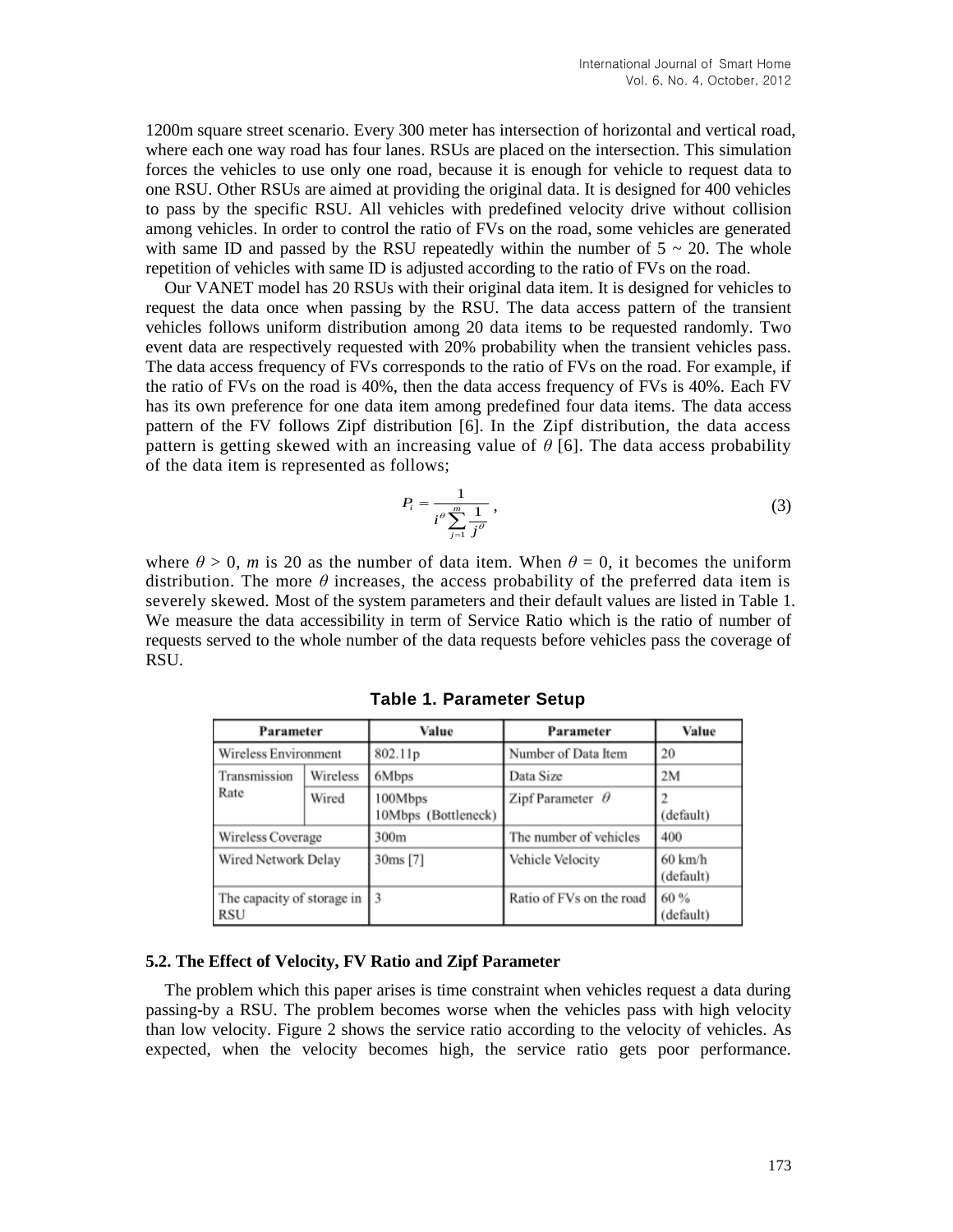Nevertheless, the service ratio with FVDAP shows better performance than those of No Cache, SAF.



**Figure 2. The Effect of Velocity**

In addition, the ratio of  $f_{v_k}$  on the road can make impact on the service ratio. Figure 3 shows the change of service ratio according to the ratio of  $f_{v_k}$ . As the ratio of  $f_{v_k}$  increases, the service ratio achieves high performance. Herein, two cases of  $f_{v_k}$  ratio need to be taken into consideration. When  $f_{v_k}$  ratio is 20% and 80%, the performance of the service ratio is same with SAF and FVDAP. In case of 20% of  $f_{v_k}$  ratio, it results from the low weighted value for FVDAP. In other words, since the preferred data item gets very low request from  $f_{V_k}$ , this does not make big impact on the value of  $FVDAP(d_i)$ . Therefore, the ranking of  $FVDAP(d_i)$  has same data items to be replicated in RSU with one of  $SAF(d_i)$ . Similarly, in case of 80% of  $f_{V_k}$  ratio, the ranking of  $SAF(d_i)$  and  $FVDAP(d_i)$  has same data item. It results from the reason why the preferred data item is the most requested due to high ratio of  $f_{v_k}$ .



**Figure 3. The Effect of FV Ratio**

Lastly, Figure 4 shows the performance as an effect of the data access pattern, Zipf parameter  $\theta$ . In the Zipf distribution, the bigger the parameter  $\theta$  is, the more the preferred data item is intensively requested. With the regards, the service ratio becomes higher finely, as the parameter  $\theta$  is bigger. The change of  $\theta$  does not make big impact on the performance.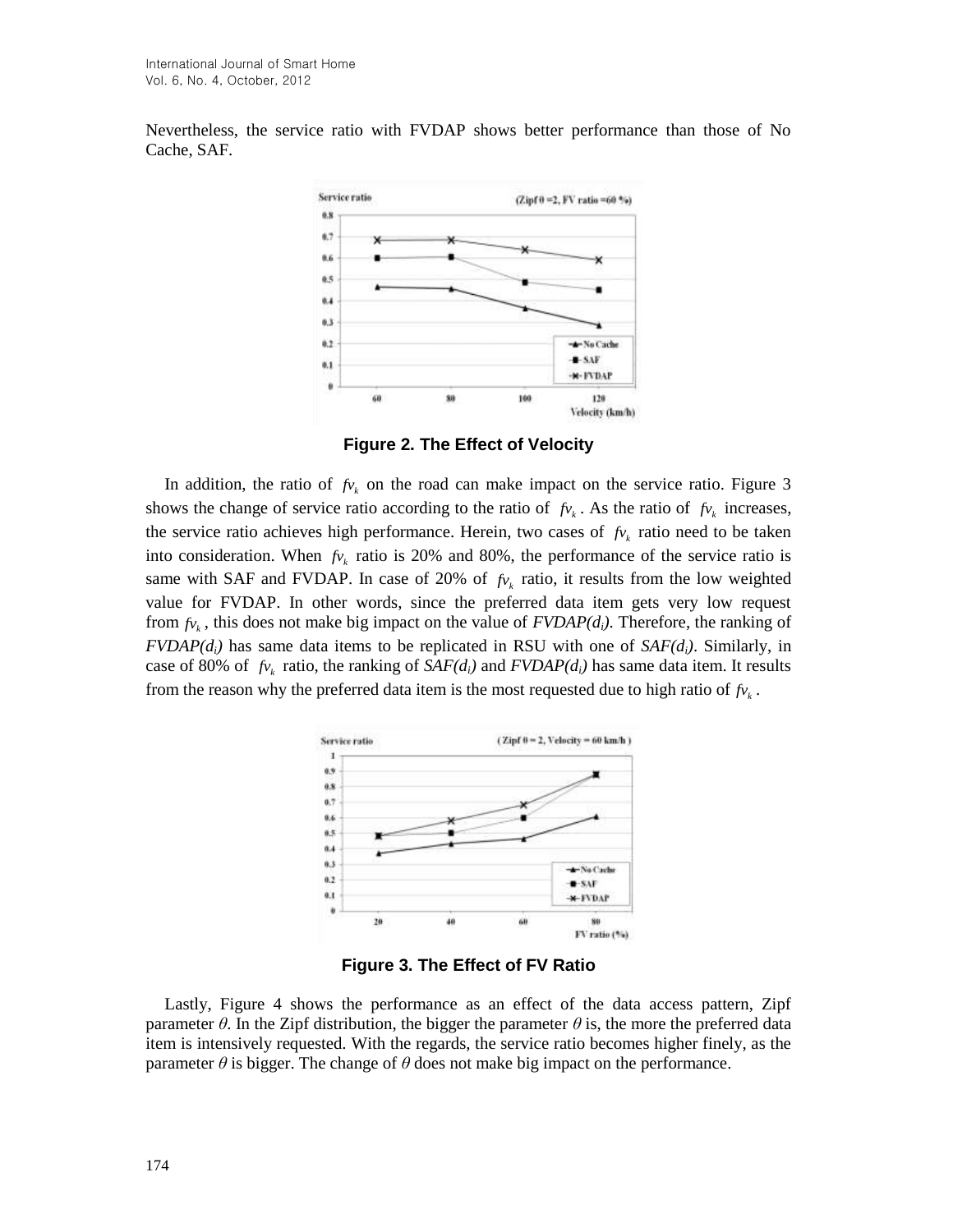

**Figure 4. The Effect of Zipf Parameter**

### **6. Conclusion**

In the paper, we addressed the issue of time constraint in delivery of the requested data within the coverage of RSU during the time vehicles stay. We proposed a novel data replica method based on both driving pattern and data access pattern. Both patterns are utilized to decide which data items should be replicated in RSU. The conducted simulation shows that our methodology significantly outperforms other schemes in terms of service ratio. Furthermore, the proposed algorithm is adaptive to different FV ratio on the road. We plan to investigate the impact of different mobility pattern on the performance.

## **Acknowledgements**

This research was supported by Basic Science Research Program through the National Research Foundation of Korea (NRF) funded by the Ministry of Education, Science and Technology (No. 2011-0010325).

## **References**

- [1] Y. Zhang, J. Zhao and C. Cao, "On Scheduling Vehicle-Roadside Data Access", Proceedings of the 4th ACM International Workshop on Vehicular Ad Hoc Networks, **(2007)** September 10; Montreal, Quebec, Canada.
- [2] T. Hara, "Effective Replica Allocation in Ad hoc Networks for Improving Data Accessibility", Proceedings of the 20th Annual Joint Conference of the IEEE Computer and Communications Societies, **(2001)** April 22- 26; Anchorage, AK, USA.
- [3] H. Dia, "An Agent-based approach to Modeling Driver Route Choice Behavior under the Influence of Realtime Information", Transportation Research Part C, vol. 10, **(2002)**.
- [4] ns-3[, http://www.nsnam.org.](http://www.nsnam.org/)
- [5] H. Arbabi and M. C. Weigle, "Highway Mobility and Vehicular Ad-Hoc Networks in ns-3", Proceedings of the Winter Simulation Conference, **(2010)** December; Baltimore, MD, USA.
- [6] G. Zipf, "Human Behavior and the Principle of Least Effort: An Introduction to Human Ecology", Cambridge, Addison-Wesley Press **(1949)**.
- [7] W. Jiang and H. Schulzrinne, "Modeling of Packet Loss and Delay and Their Effect on Real-Time Multimedia Service Quality", Proceedings of the 10th International Workshop on Network and Operating System Support for Digital Audio and Video, **(2000)** June 26-28; Chapel Hill, North Carolina, USA.